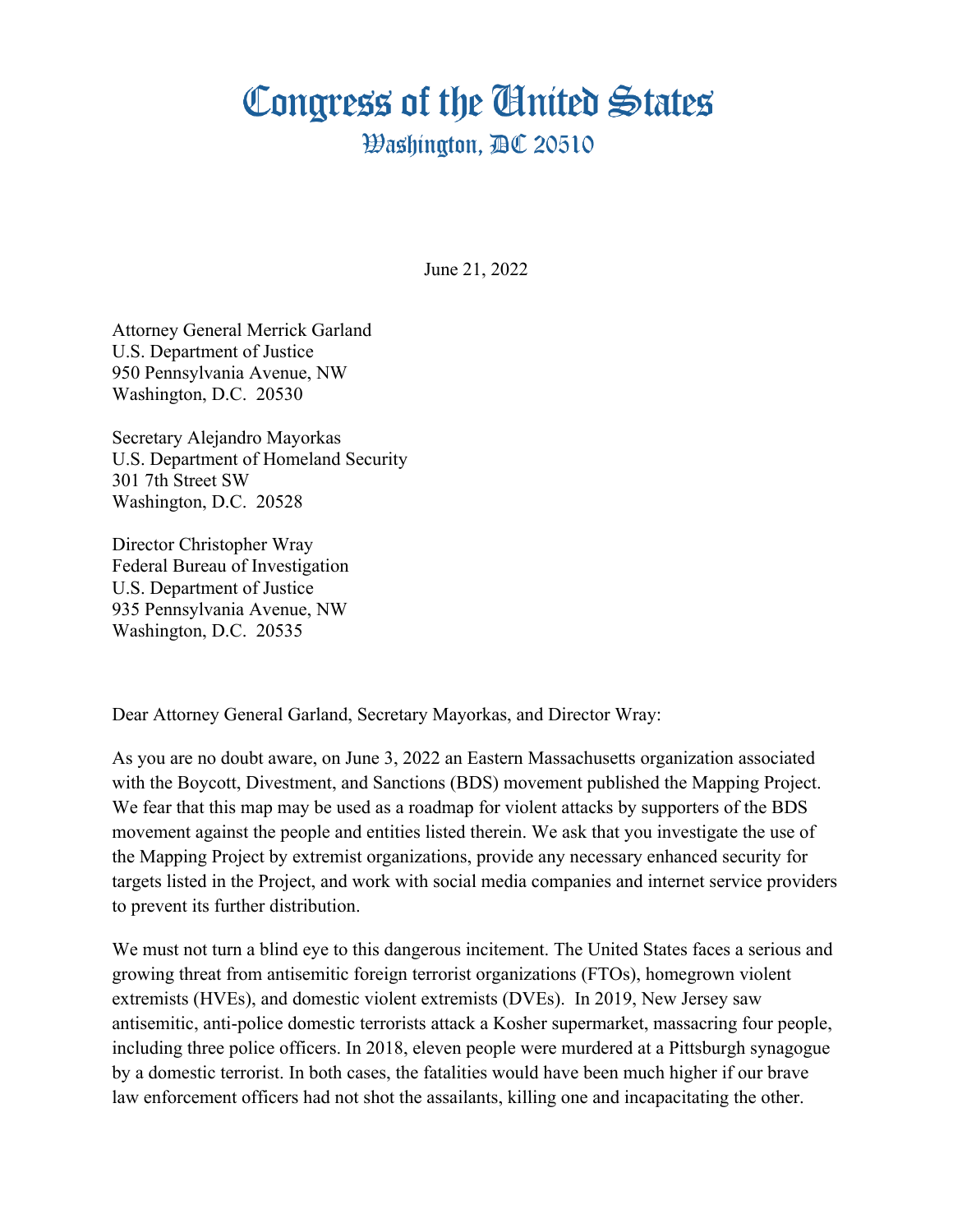These were not random occurrences. According to the Anti-Defamation League's (ADL) 2021 Audit of Antisemitic Incidents, the overall number of incidents in the U.S. increased by thirtyfour percent from 2020 and was the highest year on record since ADL began tracking them in 1979. The U.S. House of Representatives has clearly expressed in H.Res.246 its opposition to the global Boycott, Divestment, and Sanctions Movement (BDS Movement) targeting Israel and the hatred that it inspires.

We are pleased that the FBI is already tracking developments, and ask that you please work with partners across the country – including law enforcement at the federal, state, local, tribal, and territorial levels, as well as with partners in faith-based communities and the private sector – to protect those people and entities highlighted for targeting by the Mapping Project. We ask that you work with state and local law enforcement to apprehend any FTOs, HVEs, or DVEs that you determine are planning to use this map as a roadmap to domestic terror or violence.

Thank you for your service.

Josh Gottheimer Donald J. Bacon MEMBER OF CONGRESS MEMBER OF CONGRESS

/s/ Jaime Herrera Beutler /s/ Henry Cuellar Member of Congress Member of Congress

 $/s/$  Brendan F Boyle  $/s/$  Ted Deutch Member of Congress Member of Congress

/s/ Shontel Brown /s/ Brian Fitzpatrick Member of Congress Member of Congress

/s/ J. Luis Correa /s/ Jared Golden Member of Congress Member of Congress

/s/ Jim Costa /s/ Vicente Gonzalez Member of Congress Member of Congress

Sincerely,

J BA all -